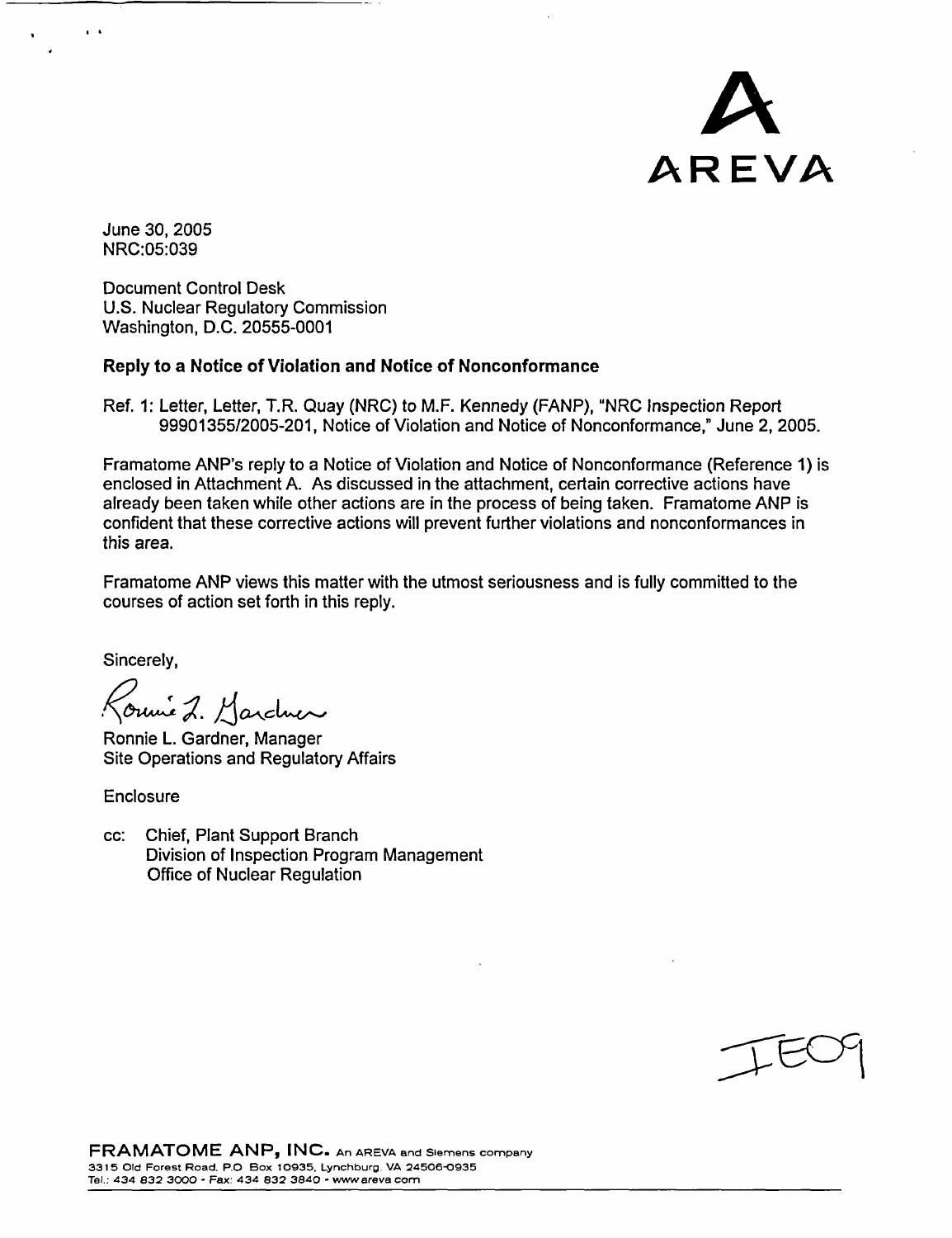# **Attachment A**

### Reply to Notice of Violation and Notice of Noncompliance NRC Inspection Report 9990135512005-201

## 1. NRC Notice of Violation 99901355/2005-201-01

Violation 99901355/2005-201-01 states that the AREVA Framatome ANP, Incorporated, Electrical Products Group (ELP) failed to adopt appropriate procedures to evaluate deviations and failures to comply to identify defect and failures to comply associated with substantial safety hazards as soon as practicable, in order to identify a reportable defect or failure to comply that could create a substantial safety hazard, were it to remain uncorrected.

#### **Framatome ANP, Inc. Reply to NRC Notice of Violation 99901355/2005-201-01:**

#### The Reason for the Violation:

Framatome ANP provides a broad range of products and services to the nuclear industry. We have in the past provided NSSSs and are currently in the process of applying for a design certification for a new reactor design. We supply fuel to about 25 percent of the U.S. nuclear industry and are the largest fuel supplier in the world. We supply nuclear instrumentation systems and a variety of hardware and engineering services to nuclear power plants world wide.

Since we supply a broad range of products and services to the nuclear industry, the procedures implementing 10 CFR Part 21 at Framatome ANP must apply to a broad range of situations. The vast majority of conditions identified in our corrective action reporting system are in areas where we have the knowledge, ability, and experience to evaluate whether a defect exists and to report this to the NRC. Since instances do arise wherein we do not have sufficient knowledge to make an evaluation to determine if a defect exists, the Framatome ANP procedure does have a requirement to inform the customer that he will be required to perform the evaluation (as required by the regulation).

The discovery assessment process is not a new concept. Prior to the creation of computerbased condition report systems, an assessment of an issue was performed to determine if a deviation existed. This evaluation was typically performed by the subject matter experts with support from the Quality Assurance and Regulatory Affairs organizations. If this assessment determined that a deviation existed (or was likely to exist) a condition report was issued to document this determination. This documentation started the 60-day time period for reporting per the requirements of 10 CFR 21. This assessment prior to creating any documentation that states that a deviation exists is what we have termed the discovery process in our procedure.

The current, computer-based condition report systems encourage—in fact, require identification of issues in our WebCAP system before any significant discussion has taken place. The modern condition report systems are in place to capture improvement suggestions, near misses, non-conformances, and issues that may be deviations or defects. To encourage prompt reporting, the information requested of the person identifying the issue is minimal and often insufficient to determine at the identification stage that a deviation exists. To determine which identified issues may be deviations, the condition reports are screened to determine if a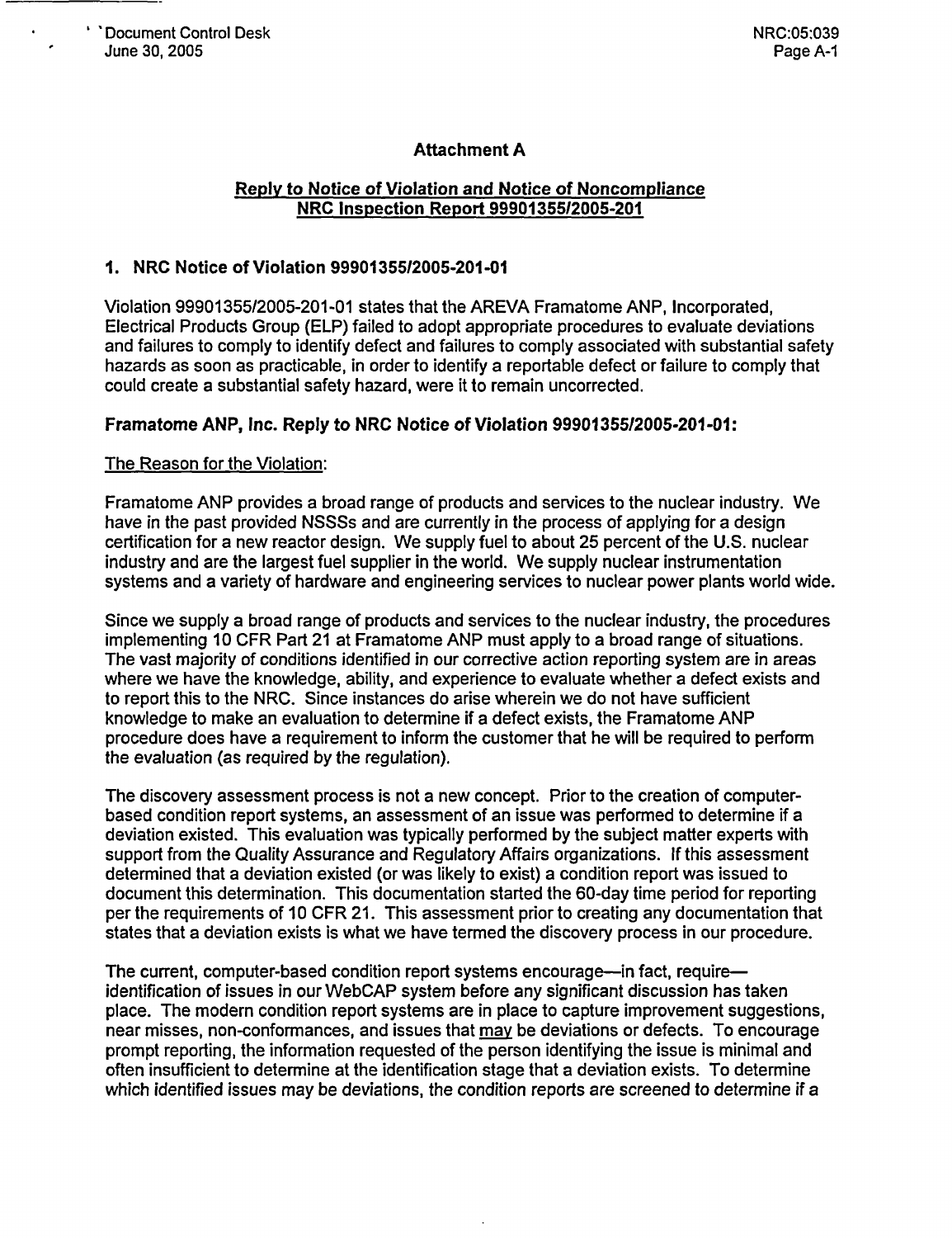discovery assessment should be performed to establish whether a deviation exists that must then be evaluated to determine if it is a defect. If the discovery assessment concludes that a deviation exists, the existence is documented by the issue owner with the concurrence of the Quality Assurance and Regulatory Affairs organizations.

Framatome ANP concurs with the audit report statement that the first documentation by the Quality Assurance organization (including subject matter experts and the Regulatory Affairs organization) is what initiates the evaluation of the deviation to determine if a defect exists, and it is this documentation to which the 60-day time period refers.

Framatome ANP also agrees with the audit report that the requirements in the procedure for the discovery process could be improved. In particular the procedure requirements for prompt execution of the discovery assessment could be improved.

#### Corrective Action(s) Taken:

Changes to the procedures to correct this situation will be made as described below under corrective actions to prevent reoccurrence.

#### Corrective Action(s) To Prevent Recurrence:

Framatome ANP Policy 0401 and procedure 1707-01 will be revised by August 31, 2005 to clarify definitions and required actions to reduce any potential confusion with implementation of the provisions of 10CFR21. The procedure will clearly state that the 60 day evaluation of deviations and failure to comply to identify defects and failures to comply associated with substantial safety hazards begins at discovery. Additionally, our computer-based condition report system, WebCAP, will be enhanced to include the start date of the 60 day evaluation for tracking and reporting purposes. Employee training on the revised policy and procedure will be performed and documented by September 30, 2005.

#### **2. NRC Notice of Violation 9990135512005-201-02**

Violation 99901355/2005-201-02 states that the AREVA Framatome ANP, Incorporated, Electrical Products Group (ELP) failed to perform the required evaluation, as defined in §21.3, of a deviation that was identified in ELP's nonconformance report (NCR) 2004/19, regarding a circuit breaker handle returning unaided to the indicated trip position following a test of the instantaneous trip function. ELP noted that it was required to perform an evaluation of the deviation on the nonconformance report (NCR), but failed to perform the required evaluation.

#### **Framatome ANP, Inc. Reply to NRC Notice Of Violation 99901355/2005-201-02:**

#### The Reason For The Violation:

NCR 2004/19 was issued on 7/19/04 and Block 12 (10CFR Part 21 Evaluation Required) of the NCR was identified as TBD (To Be Determined). On 9/17/04 Block 12 was checked "No," however, the link that supports the performance of the IOCFR Part 21 evaluation was not clearly identified on the NCR. The reason for the Notice of Violation is due to an oversight.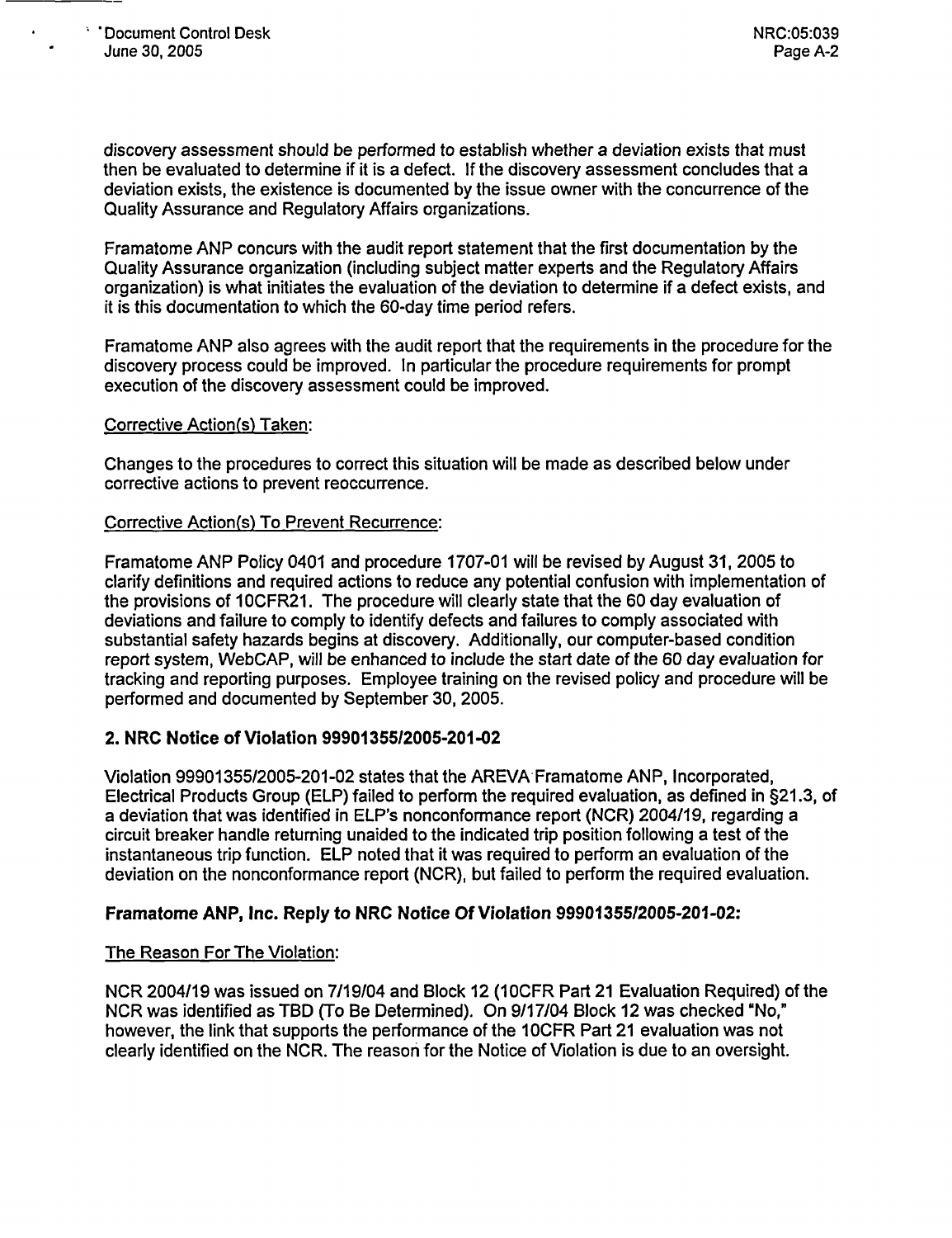$\ddot{\cdot}$ 

## Corrective Action(s) Taken:

A review of all NCR's issued during 2004 by Framatome ANP, Inc. ELP found this condition to be an isolated incident. An additional entry in Block 12 of NCR 2004/19 has been provided to link the performance of the evaluation and the results.

#### Corrective Action(s) To Prevent Recurrence:

As stated above, this condition was found to be an isolated incident, however, as a result of the NOV, and to heighten awareness, the requirements of 1 OCFR Part 21 §21.3 (Definitions) will be reviewed by all Framatome ANP, Inc. ELP management. The review shall be documented and is scheduled to be complete by August 31, 2005.

## **3. NRC Notice** of Violation **9990135512005-201-03**

Violation 99901355/2005-201-03 states that the AREVA Framatome ANP, Incorporated, Electrical Products Group (ELP) failed to provide an interim Part 21 report, within 60 days of discovery, to the NRC of a deviation that it identified on ELP's NCR 2004/09.

## **Framatome ANP, Inc. Reply to NRC Notice** Of Violation **9990135512005-201-03:**

## The Reason For the Violation:

Even though notification to the customer was provided by Framatome ANP, Inc. ELP informing the licensee that the licensee would be responsible for performing the Part 21 evaluation, (as a result of an Framatome ANP internal audit conducted at the facility during 12/2004), the failure to provide an interim Part 21 report to the NRC within 60 days of discovery was due to a procedural oversight to implement the notification requirements of Quality Operating Instruction No. QOI 16-2, Reporting of Deficiencies (which was in effect during this time period).

#### Corrective Action(s) Taken:

Notification was provided by Framatome ANP, Inc. ELP to the customer informing the licensee that they would be responsible for performing the Part 21 evaluation. A review of all NCR's issued during 2004 by Framatome ANP, Inc. ELP found this condition to be an isolated incident.

#### Corrective Action(s) To Prevent Recurrence:

This condition was found to be an isolated incident. Nonetheless, as a result of the NOV, the requirements of 10CFR Part 21 §21.21 (Notification of failure to comply or existence of a defect and its evaluation) will be reviewed by all Framatome ANP, Inc. ELP management. The review shall be documented and is scheduled to be complete by August 31, 2005.

#### **4. NRC Notice of Nonconformance 9990135512005-201-04**

Nonconformance 99901355/205-201-04 states that contrary to 10CFR Part 50, Appendix B, Criterion V, "Instructions, Procedures, and Drawings" and the requirements of AREVA Electrical Products Quality Plan, Section 5.0, "Instructions, Procedures, and Drawings", Framatome ANP did not prescribe adequate instructions, procedures, or drawings to ensure that appropriate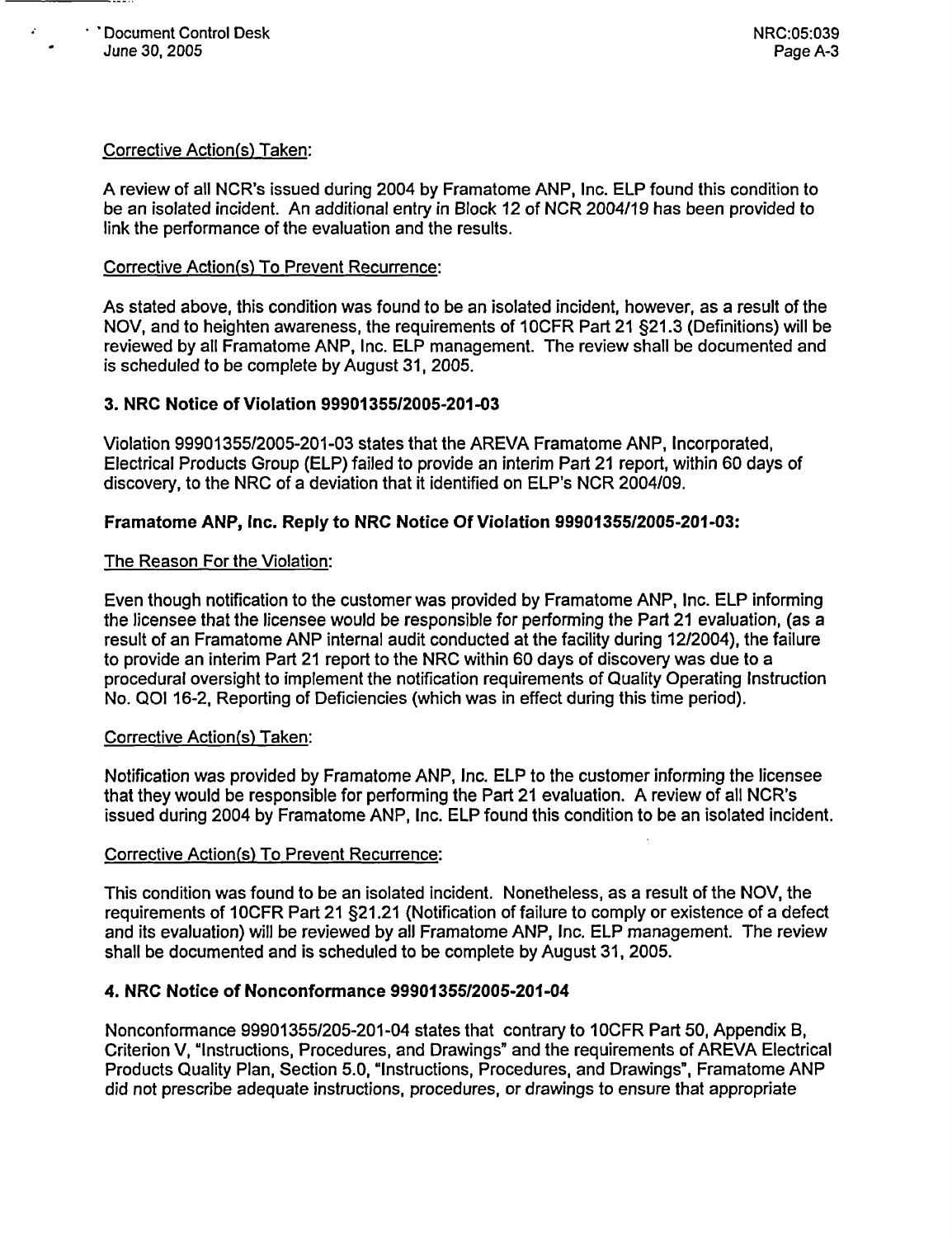$\mathbf{r}$ 

quantitative or qualitative acceptance criteria were specified for determining that important activities had been satisfactorily accomplished regarding dedication of control wire associated with dedication package DP 04-17. Specifically, Framatome ANP's evolving critical characteristics and acceptance criteria for crimped AMP Faston flag terminals did not ensure that important safety-related activities had been satisfactorily accomplished.

### **Framatome ANP, Inc. Reply to NRC Notice Of Nonconformance No. 9990135512005-201- 04:**

## The Reason For the Violation:

The acceptance criteria for the critical characteristics associated with AMP Faston Flag Terminal on the DS Breaker Control Wire (a technique referred to then by Framatome ANP, Inc. ELP as a "pull test") was inadvertently omitted from the Generic Section H for Dedication Package DP 04-17 for the South Texas Project.

## Corrective Action(s) Taken:

Although the pull test was not specifically identified on the Section H, consideration must be given to the history of the quality issue associated with improper crimps on AMP Faston Flag Terminals and to when the issue first surfaced in October 2004 during Framatome ANP, Inc. ELP dedication activities associated with DS206 breakers for another customer. Because of the quality issue associated with the AMP Faston Flag Terminal, dedication activities for the DS206 breakers (i.e. DP 04-16) were enhanced to include AMP Faston Flag Terminals as a critical characteristic with defined acceptance criteria. As a result of this DS breaker project, Framatome ANP, Inc. ELP project management, engineering and quality personnel became abundantly aware of the acceptance criteria established for AMP Faston Flag Terminals and are confident that the acceptance criteria, as defined for the DS breaker project, were also applied to the South Texas Project during 2004.

As a matter of clarification, in the past, the use of the term "pull test" versus "tug test" was discussed by Framatome ANP, Inc. ELP, and it was determined that the actual test method utilized for acceptance was not a "pull test" of precise measurement but rather a "tug test". A manual "tug test" consists of firmly grasping the terminal with one hand and the wire/conductor with the other hand and applying a firm steady, force (tug) in opposing directions. Although the force applied is strictly based on the judgment of the inspector(s), it was concluded that the integrity of the termination (i.e. crimp) was deemed acceptable based on the fact that the wire termination maintained its as-found configuration and thus could perform its intended design function. This statement was captured in NCR 2004/34 and 2004/38.

#### Corrective Action(s) To Prevent Recurrence:

Subsequent to the shipment of DS Breaker Control Wire to STP during 2004, in March 2005 the Generic Section H was revised for DP 04-16 and no longer utilizes the pull/tug test technique. The Generic Section H for DP 04-17 was also revised. Both documents clearly prescribe adequate instructions/specifications and include appropriate quantitative/qualitative acceptance criteria.